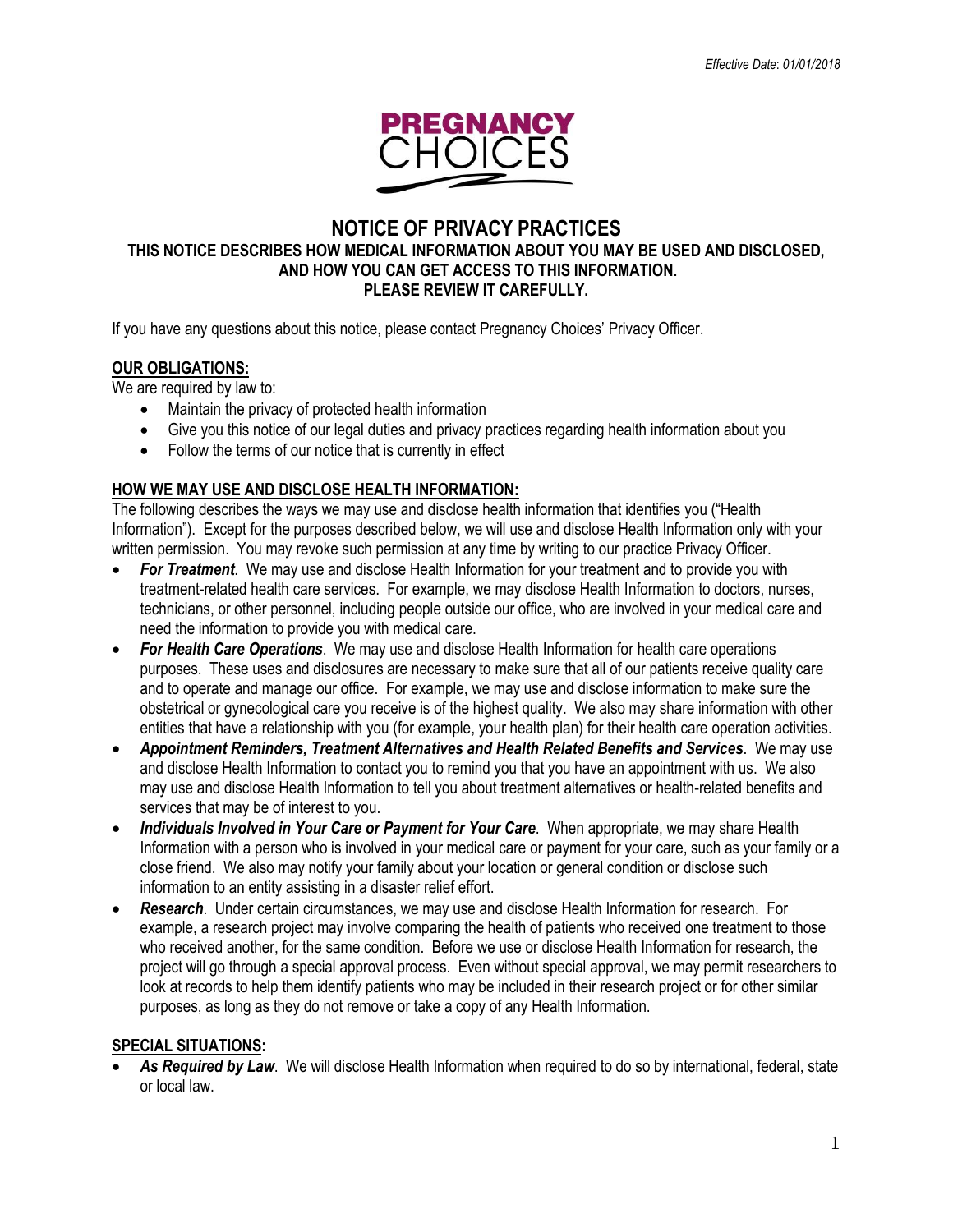- *To Avert a Serious Threat to Health or Safety*. We may use and disclose Health Information when necessary to prevent a serious threat to your health and safety or the health and safety of the public or another person. Disclosures, however, will be made only to someone who may be able to help prevent the threat.
- *Business Associates*. We may disclose Health Information to our business associates that perform functions on our behalf or provide us with services if the information is necessary for such functions or services. For example, we may use another company to perform billing services on our behalf. All of our business associates are obligated to protect the privacy of your information and are not allowed to use or disclose any information other than as specified in our contract.
- *Organ and Tissue Donation*. If you are an organ donor, we may use or release Health Information to organizations that handle organ procurement or other entities engaged in procurement, banking or transportation of organs, eyes or tissues to facilitate organ, eye or tissue donation and transplantation.
- *Military and Veterans*. If you are a member of the armed forces, we may release Health Information as required by military command authorities. We also may release Health Information to the appropriate foreign military authority if you are a member of a foreign military.
- *Workers' Compensation*. We may release Health Information for workers' compensation or similar programs. These programs provide benefits for work-related injuries or illness.
- *Public Health Risks*. We may disclose Health Information for public health activities. These activities generally include disclosures to prevent or control disease, injury or disability; report births and deaths; report child abuse or neglect; report reactions to medications or problems with products; notify people of recalls of products they may be using; a person who may have been exposed to a disease or may be at risk for contracting or spreading a disease or condition; and the appropriate government authority if we believe a patient has been the victim of abuse, neglect or domestic violence. We will only make this disclosure if you agree or when required or authorized by law.
- *Health Oversight Activities*. We may disclose Health Information to a health oversight agency for activities authorized by law. These oversight activities include, for example, audits, investigations, inspections, and licensure. These activities are necessary for the government to monitor the health care system, government programs, and compliance with civil rights laws.
- *Data Breach Notification Purposes.* We may use or disclose your Protected Health Information to provide legally required notices of unauthorized access to or disclosure of your health information.
- *Lawsuits and Disputes*. If you are involved in a lawsuit or a dispute, we may disclose Health Information in response to a court or administrative order. We also may disclose Health Information in response to a subpoena, discovery request, or other lawful process by someone else involved in the dispute, but only if efforts have been made to tell you about the request or to obtain an order protecting the information requested.
- *Law Enforcement*. We may release Health Information if asked by a law enforcement official if the information is: (1) in response to a court order, subpoena, warrant, summons or similar process; (2) limited information to identify or locate a suspect, fugitive, material witness, or missing person; (3) about the victim of a crime even if, under certain very limited circumstances, we are unable to obtain the person's agreement; (4) about a death we believe may be the result of criminal conduct; (5) about criminal conduct on our premises; and (6) in an emergency to report a crime, the location of the crime or victims, or the identity, description or location of the person who committed the crime.
- *Coroners, Medical Examiners and Funeral Directors*. We may release Health Information to a coroner or medical examiner. This may be necessary, for example, to identify a deceased person or determine the cause of death. We also may release Health Information to funeral directors as necessary for their duties.
- *National Security and Intelligence Activities*. We may release Health Information to authorized federal officials for intelligence, counter-intelligence, and other national security activities authorized by law.
- *Protective Services for the President and Others*. We may disclose Health Information to authorized federal officials so they may provide protection to the President, other authorized persons or foreign heads of state or to conduct special investigations.
- *Inmates or Individuals in Custody*. If you are an inmate of a correctional institution or under the custody of a law enforcement official, we may release Health Information to the correctional institution or law enforcement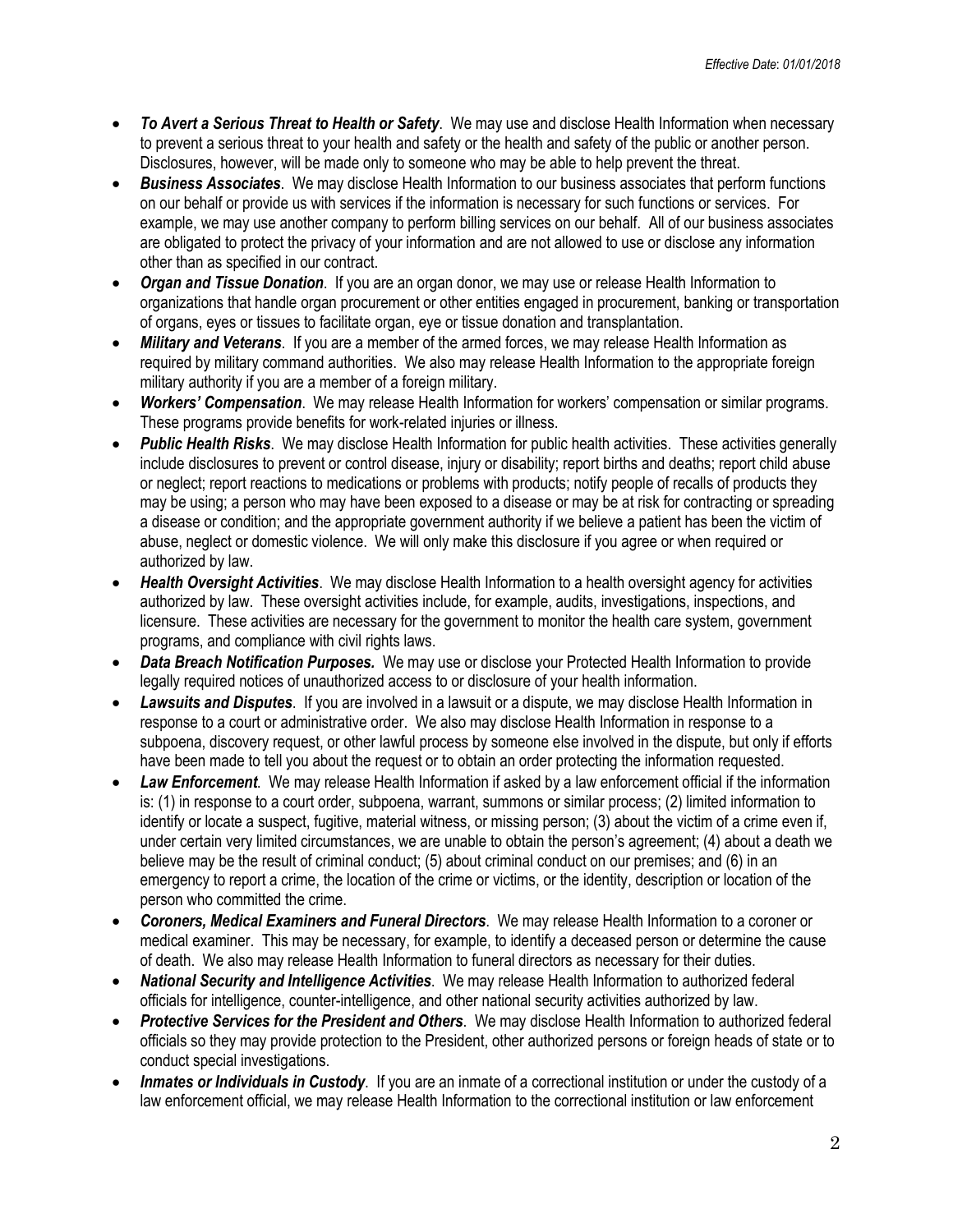official. This release would be if necessary: (1) for the institution to provide you with health care; (2) to protect your health and safety or the health and safety of others; or (3) the safety and security of the correctional institution.

## **USES AND DISCLOSURES THAT REQUIRE US TO GIVE YOU AN OPPORTUNITY TO OBJECT AND OPT**

- *Individuals Involved in Your Care or Payment for Your Care.* Unless you object, we may disclose to a member of your family, a relative, a close friend or any other person you identify, your Protected Health Information that directly relates to that person's involvement in your health care. If you are unable to agree or object to such a disclosure, we may disclose such information as necessary if we determine that it is in your best interest based on our professional judgment.
- *Disaster Relief.* We may disclose your Protected Health Information to disaster relief organizations that seek your Protected Health Information to coordinate your care, or notify family and friends of your location or condition in a disaster. We will provide you with an opportunity to agree or object to such a disclosure whenever we practically can do so.

# **YOUR WRITTEN AUTHORIZATION IS REQUIRED FOR OTHER USES AND DISCLOSURES**

The following uses and disclosures of your Protected Health Information will be made only with your written authorization:

- 1. Uses and disclosures of Protected Health Information for marketing purposes; and
- 2. Disclosures that constitute a sale of your Protected Health Information

Other uses and disclosures of Protected Health Information not covered by this Notice or the laws that apply to us will be made only with your written authorization. If you do give us an authorization, you may revoke it at any time by submitting a written revocation to our Privacy Officer and we will no longer disclose Protected Health Information under the authorization. But disclosure that we made in reliance on your authorization before you revoked it will not be affected by the revocation.

## **YOUR RIGHTS**:

You have the following rights regarding Health Information we have about you:

- *Right to Inspect and Copy.* You have a right to inspect and copy Health Information that may be used to make decisions about your care or payment for your care. This includes medical and billing records, other than psychotherapy notes. To inspect and copy this Health Information, you must make your request, in writing, to Pregnancy Choices. We have up to 30 days to make your Protected Health Information available to you and we may charge you a reasonable fee for the costs of copying, mailing or other supplies associated with your request. We may not charge you a fee if you need the information for a claim for benefits under the Social Security Act or any other state of federal needs-based benefit program. We may deny your request in certain limited circumstances. If we do deny your request, you have the right to have the denial reviewed by a licensed healthcare professional who was not directly involved in the denial of your request, and we will comply with the outcome of the review.
- *Right to an Electronic Copy of Electronic Medical Records.* If your Protected Health Information is maintained in an electronic format (known as an electronic medical record or an electronic health record), you have the right to request that an electronic copy of your record be given to you or transmitted to another individual or entity. We will make every effort to provide access to your Protected Health Information in the form or format you request, if it is readily producible in such form or format. If the Protected Health Information is not readily producible in the form or format you request your record will be provided in either our standard electronic format or if you do not want this form or format, a readable hard copy form. We may charge you a reasonable, cost-based fee for the labor associated with transmitting the electronic medical record.
- *Right to Get Notice of a Breach.* You have the right to be notified upon a breach of any of your unsecured Protected Health Information.